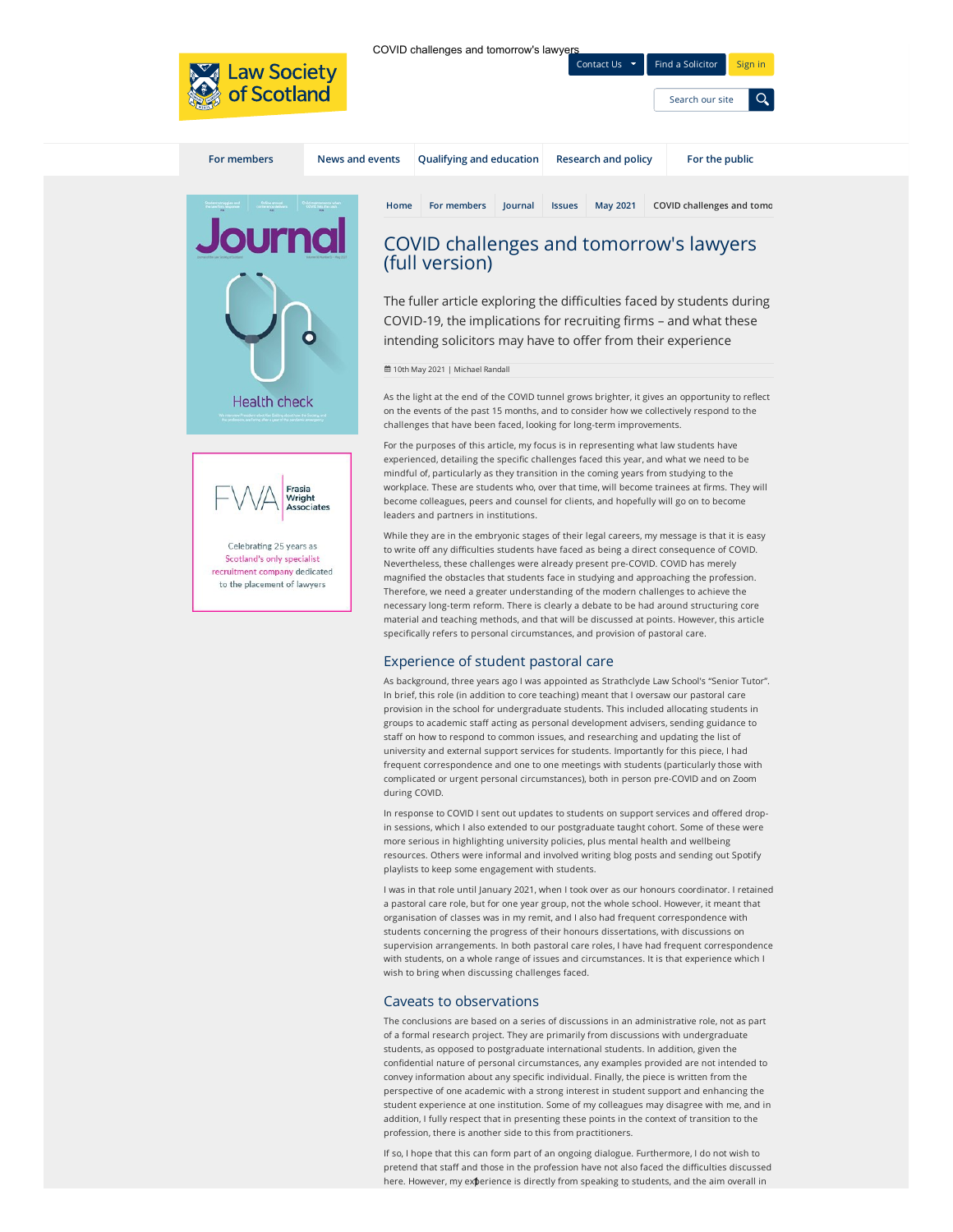### The impact on teaching and learning

It goes without saying that teaching and assessment have fundamentally changed this year, with students being online for over a calendar year now. The format of teaching online does have its benefits – it is much easier to record content for distribution, and it is occasionally easier for students to comment, ask questions and react live to content without "outing" themselves in front of the rest of the group.

The trouble is, students are not as able to have a discussion afterwards in peer groups. This year, classes were either asynchronous (pre-recorded) or synchronous (live and recorded). At our prizegiving ceremony, hosted online, Lady Wolffe described studying law as an ongoing WhatsApp conversation. While students might have access to more recorded content to review, they have less opportunity to clarify their understanding in discussion with peers. Students had content, but did not have the same opportunity to develop context.

As an example, for asynchronous classes, students did not have a routine timetable, and could not ask questions at the end of the lecture as they would do in person. The logic with a pre-record was to try and give students flexibility, but this came at a cost. Students will not be covering content at the same time, so even if group chats sought to discuss content, the timings were not consistent, meaning discussion was too spread out. For the live synchronous classes, the routine was there, but there would be Zoom fatigue – for both students and staff. However, once the lecture finished, the lecturer would log off, and usually end the Zoom session as host in the process. Students could not ask a quick question as the lecturer was packing up, and with the rapport you would normally develop from seeing students in person missing, it was intimidating for them to ask for a clarification after the end of the session.

Furthermore, a minority of classes unfortunately had to be withdrawn for medical reasons once term had started, or an ad hoc replacement tutor or way of teaching had to be adopted.

### Access to materials

Pre-COVID, each compulsory class would have set texts on the reading list. Not all subject textbooks are equal, and staff need to decide the recommended text based principally on their own experience of quality and efficacy, not accessibility. Physical textbooks have an associated cost that can be a barrier to some in studying effectively. Therefore, students may either need to use the library copies, which would be in high demand and not always available, or join with peers to share purchases and exchange textbooks among each other. With restrictions on movement and meeting, these exchanges were not as easy to organise.

In order to access core content during COVID, students required to have digital access to materials. However, the materials needed to be produced first. The immediate focus for staff had to be on converting lecture content into an online format, a sharp learning curve which meant that lecture content would be produced in a variety of different formats and at different speeds, meaning provision was not consistent. I cannot convey how often there was a delay uploading asynchronous material, because 15 minutes into a section, I made an error, and would need to go back and re-record.

However, more importantly in this context, not every student's access was the same for a variety of reasons. Some had less reliable internet, or the demands of more people being at home and using the same connection at the same time meant that connections were unstable. Furthermore, some students were in a household where a laptop was shared among multiple family members who needed it for their own work or education. How can you balance those needs? If a student needs to review content after the live lecture has been delivered, is the student constantly playing catchup?

This scenario also assumes that there was a laptop available to every student, whereas in reality there were students who relied on university library computers for completing assessments, and mobile data for any other communication. There was a means tested digital inclusion fund, and laptop lending too, but this was reliant on communicating with the relevant person via email, or applying online. This also took time, because once confirmed, students would need to allow time for delivery and connecting to the internet.

Students also required access to university library services, to conduct research for dissertation projects, and for an established quiet place to work, particularly for any students working part time, who required access over the weekend. Yet opening hours were limited, in part because of a minority of students in the wider university consistently failing to comply with the regulations when attending. Some publishers made more content available digitally, but the cost of a licence for the university to purchase an e-book was, on occasion, very high and could not always be justied. A later section in this piece talks about students comparing themselves with each other, but there were also comparisons made on library arrangements at other Scottish universities, with students arguing that they would be at a competitive disadvantage to other graduates if they did not have equal opportunity to access a library. This argument could be made pre-COVID as well, but COVID amplified the differences.

It was therefore a challenge for both students and staff to navigate the maze of studying online. Digitisation of textbooks was a particular difficulty for some students with disability adjustments. Outwith COVID, there is an inherent barrier for students who are visually impaired or need materials adapted to make them accessible, relying on the university being able to provide digitisation services in a timely manner. With anonymised marking, staff can find it difficult to distinguish these students from their peers, and delays can<br> $\overline{2}$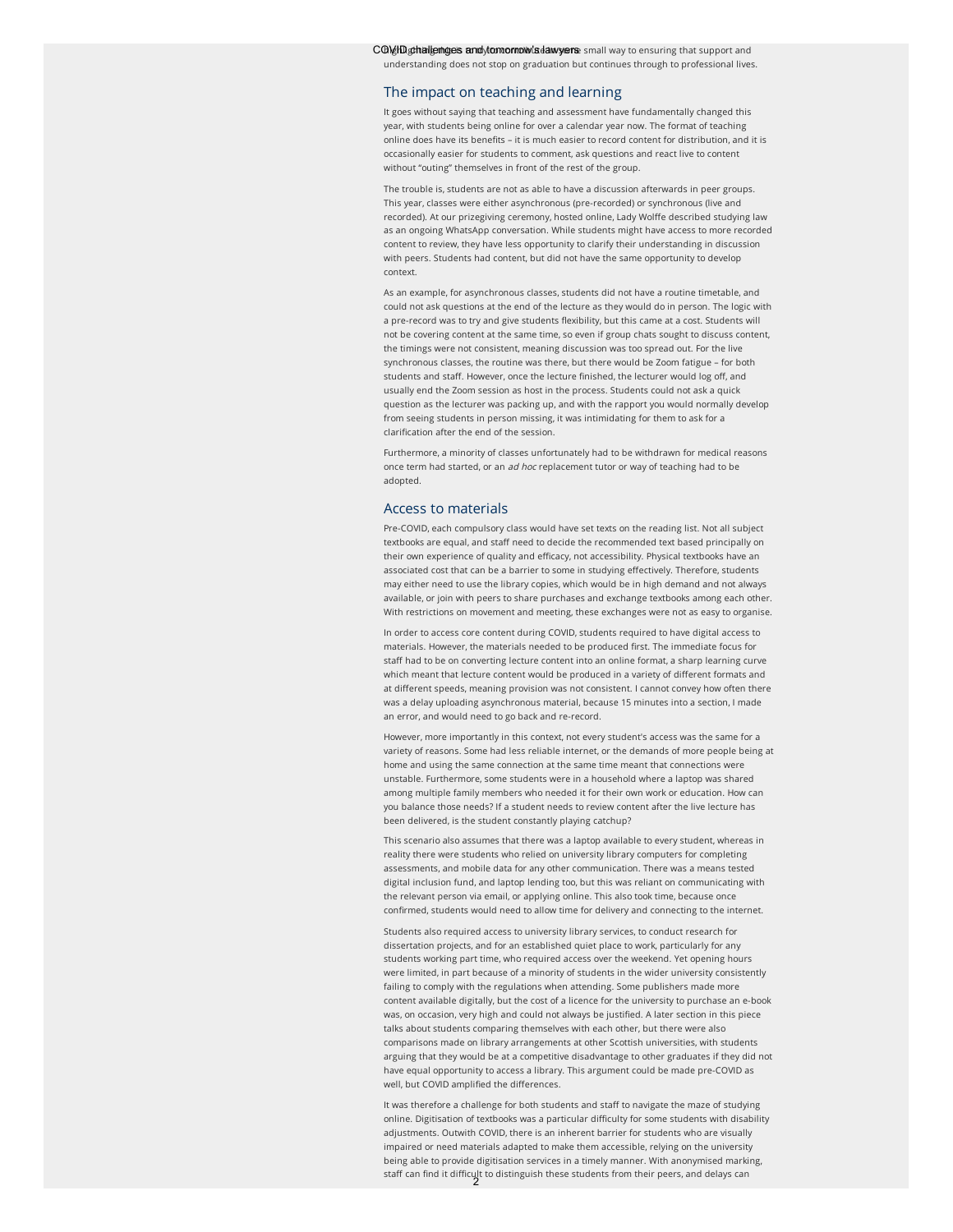COMIE challenges and domorgow's damy ensepared going into written assignments. That is not to diminish the efforts of library staff, but to convey the point in the next section about COVID being a magnifying force for student complications, widening the already present divide between students who required an adjustment, and those who did not.

Equally, more core lecture content was recorded, so it is arguable that parts of the course were more accessible. However, to meet accessibility requirements for pre-recorded material, staff had to ensure that the recording was captioned. This was done using automated transcription software. There were numerous occasions where the need to make corrections to the output added to the time taken to get the content uploaded. To give an example, our recorded virtual graduation ceremony lasted for approximately 40 minutes live, yet it took approximately four hours to correct before sending out. Students also occasionally sought to transcribe every word the lecturer said, to enable them to go back and review content. In wanting to be 100% accurate, this approach added hours on to an already full time degree.

### Examinations and assessments

Exams and assessments were not able to run in the usual manner either, and the university and school were faced with ways in which we could assess students fairly, while upholding the standards of a degree and the specific stated learning outcomes of each class.

The formal exam period was due to start approximately six weeks after lockdown began, and students were understandably anxious about how this would work, because each student's exam environment would be different. Following a series of discussions, amid concerns that we would not want to penalise any student who could not be online for a set time, we eventually settled on students having to complete the exam in a 72-hour window. The idea was to allow students to find the nominal time over the course of three days to complete the assessment.

However, this, on occasion, was interpreted as meaning students should spend an extended amount of time across the whole three days, with some going back to it prior to submission and possibly skewing towards being safe in explaining more, as opposed to taking risks. This also posed challenges for the Student Affairs Committee on academic integrity, and there has been a difficult balancing act where the school has had to stress the importance of this, while also recognising the difficult position students were in. It also affected the group chats on which we relied this year to help foster a student community: many students left these chats for fear of the exam being discussed there once the paper had been released, and their being accused of any improper activity, which further isolated them from their peers especially if they did not rejoin the groups at a later date. While the underlying message was correct, it is understandable why it would have heightened student anxiety during the assessment period, and contributed to their feeling disconnected from the academic community.

#### COVID's impact on personal circumstances

COVID has therefore had a significant impact on the structure and methods of teaching. It is tempting to dismiss the last year as a one-off. However, I am firmly of the view that COVID has not really changed personal circumstances, but magnified problems which were already in existence pre-COVID, and we saw a noticeable spike in student anxiety and complaints at the start of January 2021.

The conditions in question can include practical difficulties which complicate being able to study full time. For example, those with caring responsibilities for a family member for medical or childcare reasons would have faced complications in organising their schedules. Adding home schooling to the equation means less time available for engaging with core content, or trying to review it at unsociable working hours after a full day of other commitments.

In addition, finances have always been a concern for students. Numerous students work part time, with many employed in shift work or in hospitality, and some being selfemployed. Many now faced the uncertainty of furlough, while wanting to work available hours to build up a buffer in case of redundancy (or with the intention of reducing working hours in honours year), or to offset a drop in household income from another source. There is an argument that the degree is full time and students work alongside studies at their own risk, but we cannot criticise them for meeting the cost of living. Voluntary suspension would, for some, have increased the long term cost of completing studies, so was not always seen as a palatable option.

There are a few observations to make from the meetings I had with students. The first is that I cannot recall a time where I have actively concluded that the personal circumstances were the student's fault. It is not the student's fault that they have suffered a bereavement, or a family member is unwell; it is not their fault that they are experiencing physical or mental health difficulties (particularly because of COVID isolation); it is not their fault if they have been the victim of a criminal offence. The only times where it may be the student's fault is if they have committed a criminal offence (which I have not come across), or if they have plagiarised (which is determined by others in the school, and rarely arises in pastoral care meetings). Therefore, we need to be sympathetic to personal difficulties, and considerate in not blaming students, but also proactive in conveying to students (and to applicants) that they will not be judged for something which was not their fault. This, in turn, hopefully encourages students to reach out for support earlier, and achieve a positive result sooner.

A reaction might be that expertise in helping a student (or colleague) experiencing mental health difficulties is beyond the remit of our roles. As individual staff members, we are not trained psychologists3and counsellors. But students do not come into meetings expecting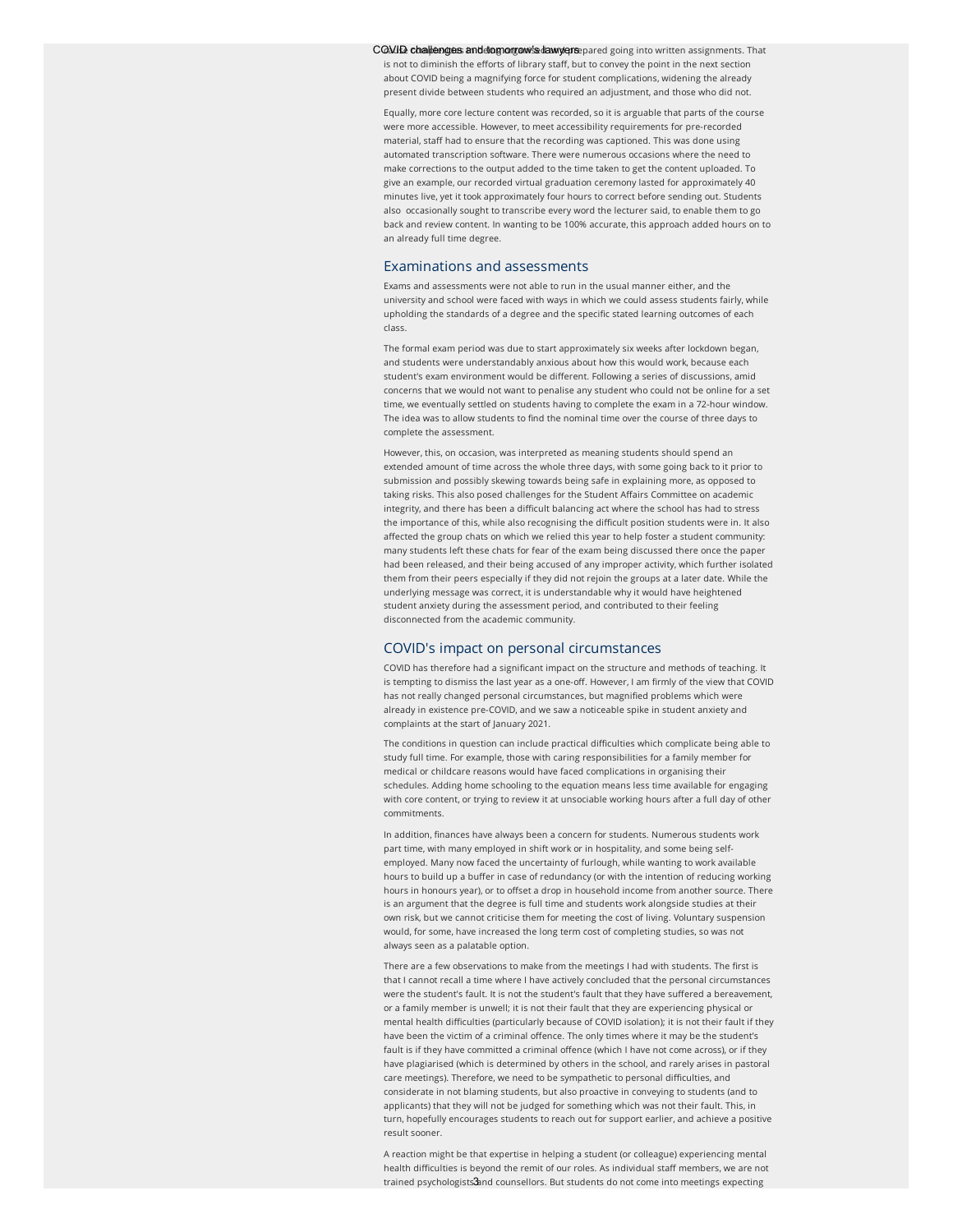COVID challenges and tom tomow's lawyers it is for someone to hear what the difficulty is, and give advice on how to move on. How can they register the personal circumstances and have them considered at exam boards? Which university service should they access? Are there other external organisations that can help? What is available in the short term without a waiting list? Which work should they prioritise? How can we ensure the student's safety and wellbeing in the school? Firms might have human resources departments and give advice on medical leave, but that is not quite the same thing as answering those questions, particularly if the dynamic changes from educator to paymaster, where employees do not want to be seen as letting the team down.

Through my roles I have frequently spoken to students who have particularly complicated and serious personal circumstances. Students who make contact have taken a big step to disclose private information, and are trying to be proactive to overcome whatever the obstacle is. Students recognise they need to act in these situations, but uncertainty about how the school and others will judge them is a major factor in blocking students from taking that step.

One of the potential ways to help a student is to discuss voluntary suspension with them – the idea being that studies can be paused, the student can look to resolve the difficulties and return to study when fit to do so. The problem is that it is incredibly difficult to discuss that option without it coming across as doubting their ability. It inherently presents as saying that a student cannot do something, and is stepping away, when it is a positive action to allow the student to be proactive in seeking assistance. The student in these circumstances can feel like they need to give a full explanation to their peers, and when they return will not be in classes with the same people, making it difficult to make connections. However, they also worry how potential employers will judge them if they see that an applicant took longer than normal to complete a degree.

### Internalised pressure: careers and comparing with peers

Careers are an ongoing concern for students, and while there has been noticeable outreach from firms and from the Law Society of Scotland in hosting events, students realise that they will be entering a competitive job market, with fewer opportunities for placements and traineeships.

Where this particularly impacts the profession, though, is that often one of the obstacles students face is how they think they will be judged by firms when applying for jobs. This is, I suspect, an internalised pressure, but the fear is that if a student lists that they started their degree in 2017, but did not graduate until the summer of 2022, a potential employer will think poorly of them and focus on why they needed another year, without the full context as to why that happened. There are potential opportunities for students to list additional information, but often this can cause distress, because a student would be disclosing something particularly sensitive. This is also a problem for applications to the Diploma in Professional Legal Practice, where I have had students ask how much the application team need to know about the reason for an additional year. One thing I would like to see moving forward is for employers proactively to recognise that taking voluntary suspension shows a level of maturity, and to respect that it is not reflective of the student's ability and potential value to a firm or organisation.

Earlier this year, I took part in a careers event organised by our Strathclyde Student Law Society. One of the questions was "What is the best part of your job?" My response was that on a day-to-day basis I get to speak to and interact with intelligent, bright and talented people. It is like discovering a band before they get signed by a major label. One of the challenges that we have, though, is getting students to really see their skills, and believe in themselves.

Whether we like it or not, students compare themselves with one another, but this comparison is without full information, context and nuance. If a student receives a mark of 65 for an assignment, and their friend receives a 72, the perception is that they must be a worse student overall, without having read the full comments from the marker. At honours level, this is particularly difficult in the dissertation, where students compare their experiences of different supervisors, despite writing individual projects which are not comparable. Word count is a false indicator of progress: one student could have 5,000 words of well formulated critical argument, whereas another could have 14,000 words of observations from the literature which they need to cut down into a threaded piece.

### Students and employers not recognising skills

Careers wise, if students see one of their peers succeeding and they get a "rejection", they automatically think they are not good enough, as opposed to being perhaps equally capable or having their own strengths. If the company does not provide additional feedback (which I admit takes time and resource), that can reinforce this self-doubt.

Consequently, students will sometimes not apply for an opportunity, because they do not think they are good enough, and do not recognise the skills they have developed to make them valuable to a potential employer. It is disheartening to speak to a student who cannot see how well they have done, and what they could offer an employer. The alternative is that a student is looking to apply, but completely undersells their skills on an application form, not through modesty, but lack of confidence.

The students I meet regularly are ones who have developed traits which show that they are incredibly determined, and they build up resilience. In that regard, I think that if the profession does not give full consideration to the challenges that students face generally (now exacerbated by COVID), they are overlooking a large pool of talent. Rightly, law degrees are earned and not handed out. Our students work incredibly hard to achieve them, but think they will be assessed solely on a headline grade for each class, allowing for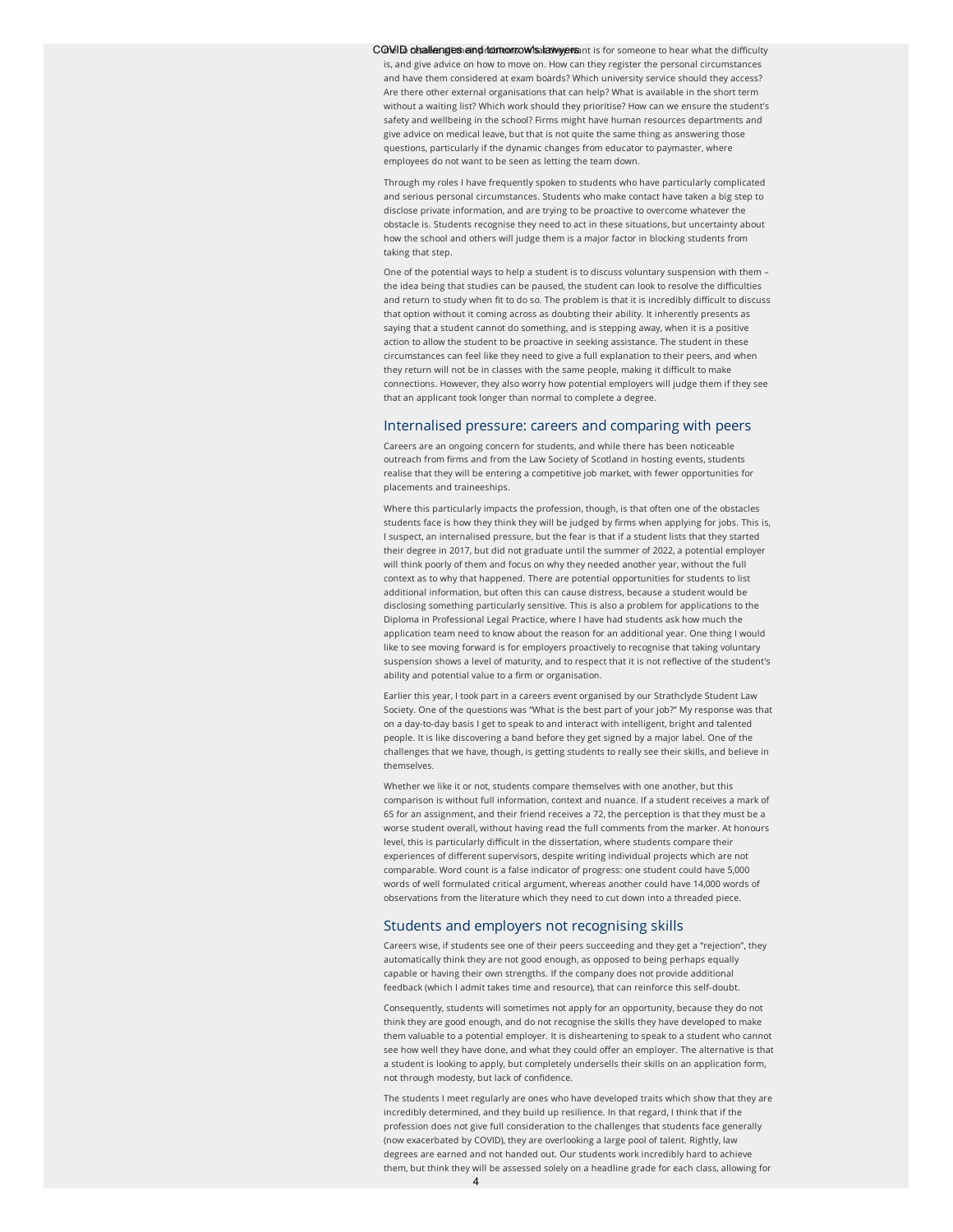COVID othallenges cand tom antion, sultawyers thances are that they would be a committed employee, actively listen to clients and ultimately demonstrate empathy.

For the current cohort of students, if their futures are not resolved by September 2021, the impression is that they have missed out, and there is no fallback position. I would therefore like to see more made of students being assessed on a wider range of factors when applying for a position. In return, it is for the school and the university to convey to students the full range of careers options to them, focusing on transferable skills. However, most students will want to continue to the profession.

Practically, I do recognise that there will only be a finite number of positions every year. This might mean that students who are not able to find a traineeship or other job decide to complete further study via an LLM, to build up critical skills and expertise. This could be a real positive for firms, because by nature these students are reviewing information critically and presenting it in a manner to convey an argument, often advocating for reform. However, the chances are that as these students re-apply for traineeships, there will be competition from those who have more recently graduated from their undergraduate degree. There may, therefore, be a question beyond the scope of this piece about how to balance the interests of these two cohorts.

### Some potential silver linings

My intention in writing this is not to present a doom and gloom outlook for the future. If universities and employers can both understand what has happened to students in recent times, that will be beneficial for all. In discussing COVID, there is a temptation to focus on the negatives, but there have been positives as well, where COVID has acted as a catalyst for improvements in structuring university and professional activities.

COVID has forced me to review how I teach. I now have some more developed skills in recording content, video editing and hosting events. But importantly, I have also had to develop new ways to engage with students. Pre-COVID, a student would have to come to the law school reception, ask for me and wait until I could come and meet them. It is an intimidating environment if you are going to discuss a private matter. Now, I can host dropins more easily, at short notice, and in a way where the student feels less exposed and can get an earlier intervention on Zoom. This is entirely reliant on students being proactive, believing they will be heard, and having faith that we will try to help them.

Beyond my own day-to-day activities, mooting has operated well online, meaning that time spent travelling to competitions has been reduced, and timing reminders can be done in a more subtle manner. During our induction week for first year LLB students, we usually host a session entitled "Grenfell and the Law", where a series of lecturers make short presentations on a select number of legal issues surrounding the Grenfell fire. In person, the students could not really react, but online, there was a live chat, showing good engagement and interest in what was being discussed. Year group information sessions, such as honours dissertation advice sessions, can be recorded to be viewed again and allow for questions to be submitted anonymously. Generally, it is also easier to host webinars and conferences with guest speakers: these are more time-efficient (i.e. speakers do not need to travel to attend) and accessible than those in-person, meaning that it is possible to attract a wider range of speakers, too.

### Concluding remarks

Universities play a crucial role in the development of students, not only academically, but personally. Students should engage in contemporary debates with their peers and make connections which they will carry on into the future. Progression from study into work is a continuation of legal education, and firms therefore cannot be viewed as entirely separate from university life. Therefore, law firms also benefit from having students who are engaged in legal issues and are enthused about their work.

Although this has been fundamentally hamstrung over the last 15 months, the problems were already there beforehand. For all the students who have come and asked for support, there will likely be a significant number who have not done so, whether for concern about how they will be judged, or how effective we can be at helping them. This means that we have not got everything right and must commit to redoubling our efforts, in providing an environment in which students study effectively. I am also not saying that this is easy to implement, and I am sure I will have debates with my colleagues in the future about what can reasonably be expected from us.

However, my concern is that if we fail to acknowledge that we need to change proactively, the positive actions which have been taken by both universities and employers to manage through the pandemic will be lost and we will revert to the underlying problems of disparity in student experience. While they are at university, students will have access to a whole host of support mechanisms, which can always be improved. Nevertheless, we can only provide these while students are with us – the same scenarios I have detailed in this piece could happen to anyone, and as detailed, are not the individual's fault. Awareness of this is the first step in addressing these concerns, and that is what I hope to have conveyed in this article. The more challenging step will be how to ensure we keep the momentum going in the long term to provide the necessary support to allow students to make the most of their careers. We cannot afford to take our foot off the pedal.

## The Author

Dr Michael Randall is a teaching associate in the Law School, University of Strathclyde

# Share this arțicle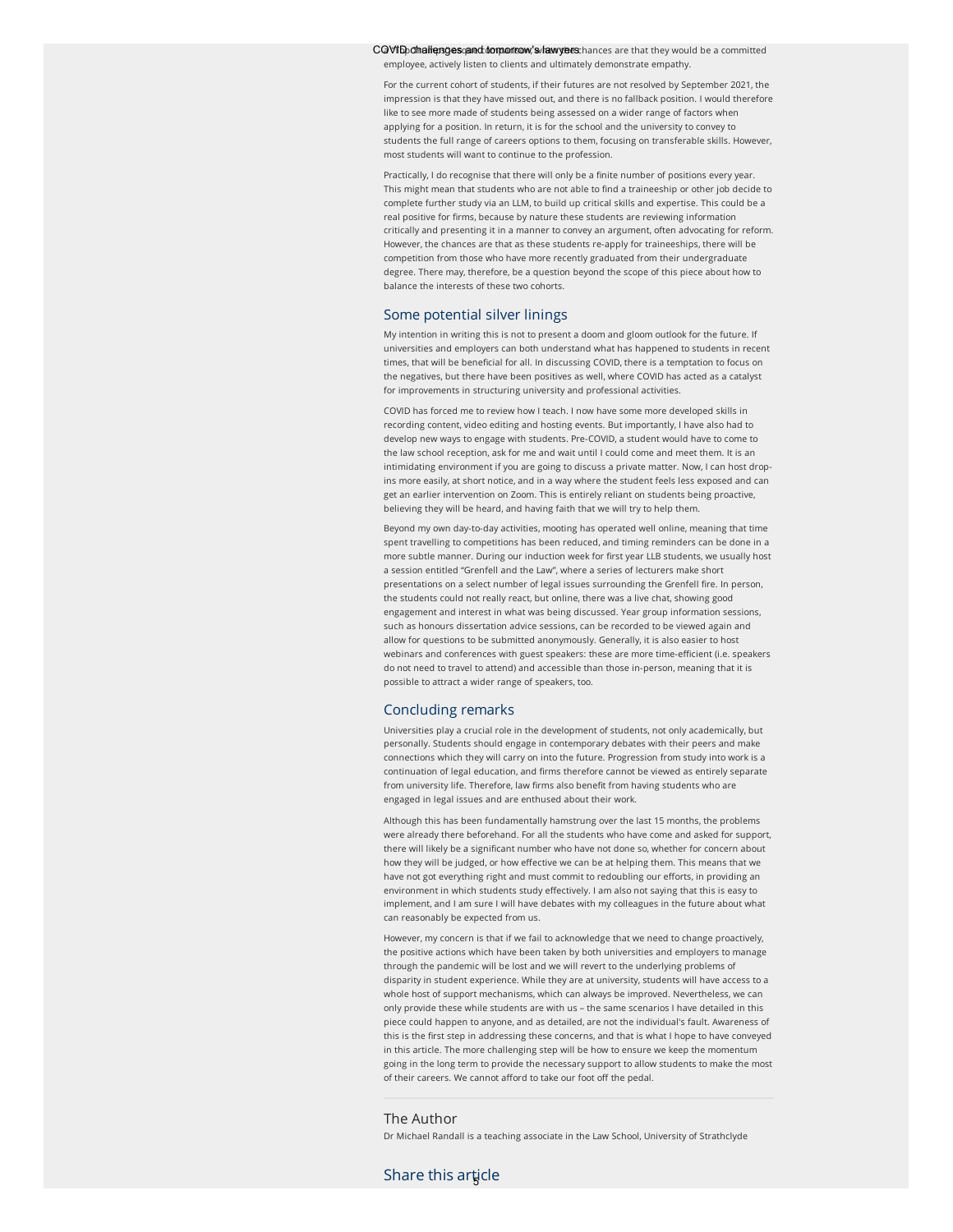

lawware

PRACTICE MANAGEMENT **SOFTWARE** 



- [People on the move](https://www.lawscot.org.uk/members/journal/issues/vol-66-issue-05/people-on-the-move-may-2021/)
- **>** [Book reviews](https://www.lawscot.org.uk/members/journal/issues/vol-66-issue-05/book-reviews-may-2021/)

## Perspectives

- $\blacktriangleright$  [Editorial](https://www.lawscot.org.uk/members/journal/issues/vol-66-issue-05/editorial-may-2021/)
- [Opinion: Julia McPartlin](https://www.lawscot.org.uk/members/journal/issues/vol-66-issue-05/opinion-julia-mcpartlin/)
- > [President's column](https://www.lawscot.org.uk/members/journal/issues/vol-66-issue-05/presidents-column-may-2021/)

## Features

- **>** [Recovery phase?](https://www.lawscot.org.uk/members/journal/issues/vol-66-issue-05/recovery-phase/)
- [Legal education: a reply](https://www.lawscot.org.uk/members/journal/issues/vol-66-issue-05/legal-education-a-reply/)
- [COVID challenges and tomorrow's](https://www.lawscot.org.uk/members/journal/issues/vol-66-issue-05/covid-challenges-and-tomorrows-lawyers/) lawyers

# **Briefings**

- [Civil court: All in a month's work](https://www.lawscot.org.uk/members/journal/issues/vol-66-issue-05/civil-court-all-in-a-months-work/)
- [Family: Contingent liabilities in company](https://www.lawscot.org.uk/members/journal/issues/vol-66-issue-05/family-contingent-liabilities-in-company-valuations/) valuations
- **>** [Employment: Updates from the bench](https://www.lawscot.org.uk/members/journal/issues/vol-66-issue-05/employment-updates-from-the-bench/) > [Human rights: When a child needs](https://www.lawscot.org.uk/members/journal/issues/vol-66-issue-05/human-rights-when-a-child-needs-protection-for-life/)
- protection for life

# In practice

- [SOLAS: update on a virtual year](https://www.lawscot.org.uk/members/journal/issues/vol-66-issue-05/solas-update-on-a-virtual-year/)
- $\rightarrow$  Lawscot Foundation five years on
- [Access issues in conveyancing](https://www.lawscot.org.uk/members/journal/issues/vol-66-issue-05/access-issues-in-conveyancing/)
- > [Pushing the tech frontier](https://www.lawscot.org.uk/members/journal/issues/vol-66-issue-05/pushing-the-tech-frontier/)

# Online exclusive

- $\rightarrow$  Foot off the pedal
- **[Trans rights in the workplace: a matter](https://www.lawscot.org.uk/members/journal/issues/vol-66-issue-05/trans-rights-in-the-workplace-a-matter-of-respect/)** of respect

## In this issue

- > [Transforming the client experience](https://www.lawscot.org.uk/members/journal/issues/vol-66-issue-05/transforming-the-client-experience-online-then-and-now/) online – then and now
- > [High tech, high powered](https://www.lawscot.org.uk/members/journal/issues/vol-66-issue-05/high-tech-high-powered/)
- > Law Society of Scotland member benefits > ["We're solicitors, not salespeople..."](https://www.lawscot.org.uk/members/journal/issues/vol-66-issue-05/we-re-solicitors-not-salespeople/) 2021

6

### > [Reading for pleasure](https://www.lawscot.org.uk/members/journal/issues/vol-66-issue-05/reading-for-pleasure-may-2021/)

- > Profile: Fiona Menzies
- > [Viewpoints](https://www.lawscot.org.uk/members/journal/issues/vol-66-issue-05/viewpoints-may-2021/)
- > [Take a break, make it nature](https://www.lawscot.org.uk/members/journal/issues/vol-66-issue-05/take-a-break-make-it-nature/)
- ◆ [COVID, lost income and child](https://www.lawscot.org.uk/members/journal/issues/vol-66-issue-05/covid-lost-income-and-child-maintenance/) maintenance
- [Pensions: New initiatives to combat](https://www.lawscot.org.uk/members/journal/issues/vol-66-issue-05/pensions-new-initiatives-to-combat-fraud/) fraud
- [Data beyond Brexit](https://www.lawscot.org.uk/members/journal/issues/vol-66-issue-05/data-beyond-brexit/)
- > [The Potter's tale](https://www.lawscot.org.uk/members/journal/issues/vol-66-issue-05/the-potter-s-tale/)
- > [The Word of Gold: What's the core?](https://www.lawscot.org.uk/members/journal/issues/vol-66-issue-05/the-word-of-gold-what-s-the-core/)
- > [The Eternal Optimist: That "glow and](https://www.lawscot.org.uk/members/journal/issues/vol-66-issue-05/the-eternal-optimist-that-glow-and-tingle-feeling/) tingle" feeling
- > Ask Ash: Grounded no work travel!
- > Profile: Krista Johnston
- [COVID challenges and tomorrow's](https://www.lawscot.org.uk/members/journal/issues/vol-66-issue-05/covid-challenges-and-tomorrows-lawyers-full-version/) lawyers (full version)
- [Caravan sites: is COVID rates relief right?](https://www.lawscot.org.uk/members/journal/issues/vol-66-issue-05/caravan-sites-is-covid-rates-relief-right/)
- > [BYOD and remote working: a new threat](https://www.lawscot.org.uk/members/journal/issues/vol-66-issue-05/byod-and-remote-working-a-new-threat/)
- > [New normal: how do you keep your](https://www.lawscot.org.uk/members/journal/issues/vol-66-issue-05/new-normal-how-do-you-keep-your-firms-culture-alive/) firm's culture alive?
	-

# Recent Issues